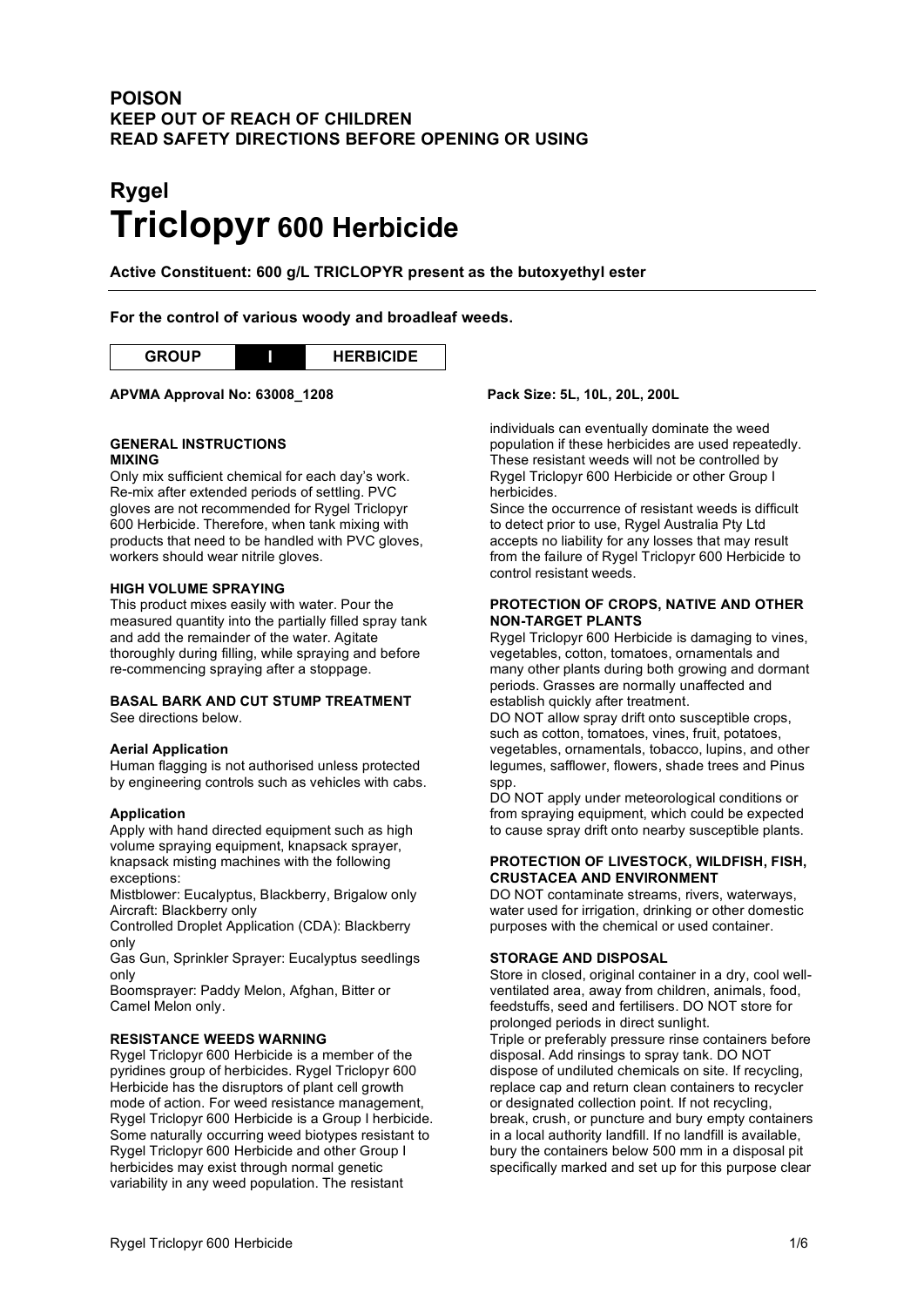of waterways, desirable vegetation and tree roots. Empty containers and product should not be burnt. Refillable containers: Empty contents fully into application equipment. Close all valves and return to point of supply for refill or storage.

#### **SAFETY DIRECTIONS**

Poisonous if swallowed. May irritate the eyes and skin. Avoid contact with eyes and skin. When opening the container, preparing spray and using the prepared spray, wear cotton overalls buttoned to the neck and wrists, a washable hat and elbowlength rubber gloves. Wash hands after use. After each day's use, wash gloves and contaminated clothing.

#### **FIRST AID**

If poisoning occurs, contact a doctor or Poisons Information Centre: Phone Australia 13 11 26. If in eyes, hold eyes open, flood with water for at least 15 minutes and see a doctor.

#### **MATERIAL SAFETY DATA SHEET**

For further information refer to the Material Safety Data Sheet (MSDS), which is available from the supplier.

#### **CONDITIONS OF SALE**

The use of Rygel Triclopyr 600 Herbicide being beyond the control of the manufacturer, no warranty expressed or implied is given by Rygel Australia Pty Ltd regarding its suitability, fitness or efficiency for any purpose for which it is used by the buyer, whether in accordance with the directions or not and Rygel Australia Pty Ltd accepts with no responsibility for any consequences whatsoever resulting from the use of this product.

#### **In an Emergency Dial 000 Police or Fire Brigade**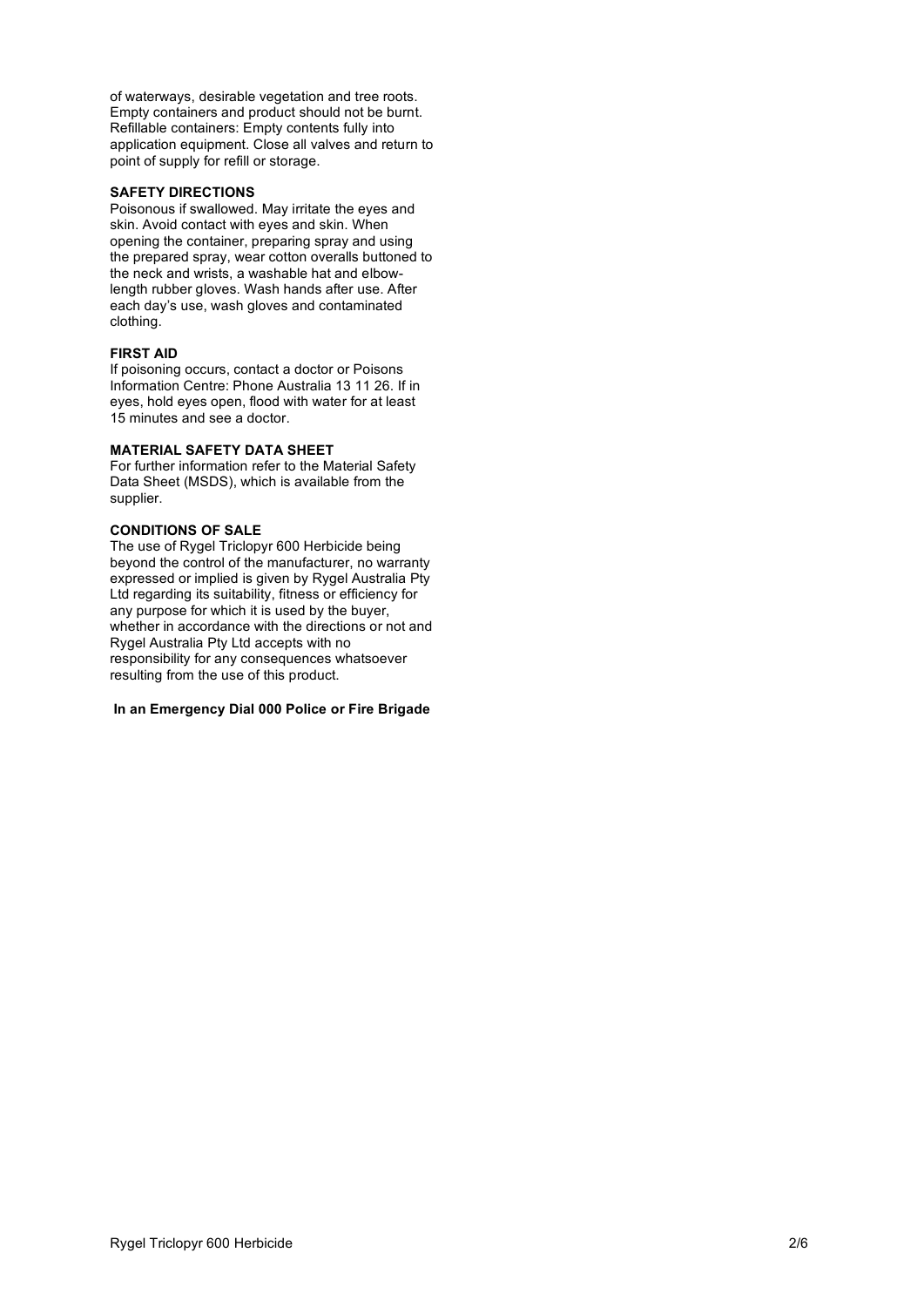### **BASAL BARK AND CUT STUMP TREATMENT**

Add the required amount of diesel distillate in the spray tank with agitation running and mix thoroughly. When using Rygel Triclopyr 600 Herbicide with diesel, nitrile gloves should be worn instead of rubber gloves. Dilution rates for the cut stump and basal bark treatments: (see also directions for use table)

| Weeds                           | <b>Dilution</b> | <b>Amount of Rygel</b> | Volume of spray | <b>Concentration of</b> |
|---------------------------------|-----------------|------------------------|-----------------|-------------------------|
|                                 |                 | Triclopyr 600          | mixture made up | triclopyr g/L           |
|                                 |                 |                        | with diesel to: |                         |
|                                 |                 |                        |                 |                         |
|                                 |                 |                        | litres          |                         |
| Privet                          | $1 - 12$        | 420mL                  | 5               | 50                      |
|                                 |                 | 1.25L                  | 15              | 50                      |
|                                 |                 | 8.3L                   | 100             | 50                      |
| Olive (NSW only)                | $1 - 14$        | 360mL                  | 5               | 43                      |
|                                 |                 | 1.1L                   | 15              | 43                      |
|                                 |                 | 7.2L                   | 100             | 43                      |
| Sweet Briar,                    | $1 - 30$        | 170mL                  | 5               | 20                      |
| African Boxthorn, Dawson Gum,   |                 | 500mL                  | 15              | 20                      |
| Yellow wood,                    |                 | 3.3L                   | 100             | 20                      |
| Olive (SA only)                 |                 |                        |                 |                         |
| Broom (Tas only)                | 1 -46           | 105mL                  | 5               | 12.5                    |
|                                 |                 | 315mL                  | 15              | 12.5                    |
|                                 |                 | 2.1L                   | 100             | 12.5                    |
| Majority of species including   | $1 - 60$        | 85mL                   | 5               | 10                      |
| eucalyptus, wattle, tea-tree,   |                 | 250mL                  | 15              | 10                      |
| Rubbervine, tree of heaven (see |                 | 1.7L                   | 100             | 10                      |
| directions for use table)       |                 |                        |                 |                         |
| Brown salwood, prickly acacia,  | $1 - 120$       | 45mL                   | 5               | 5                       |
| groundsel bush                  |                 | 125mL                  | 15              | 5                       |
|                                 |                 | 850mL                  | 100             | 5                       |

#### **FOR NSW ONLY:**

#### **WITH THE EXCEPTION OF REGROWTH LESS THAN 5 YEARS OLD AND UNDER 3 METRES TALL, THE CLEARING OF MORE THAN 5 HECTARES OF TREES BY AERIAL, GROUND OR SPOTGUN APPLICATION IN NSW IS PROHIBITED, UNLESS SPECIFICALLY AUTHORISED BY PERMIT. THIS RESTRICTION DOES NOT APPLY TO WOODY WEEDS.**

When using spray equipment for basal bark and cut stump application use low pressure up to 200kPa maximum. Minimise spray drift from high volume application by using low pressure and nozzles, which do not give a fine droplet size.

Delay treatment until all regrowth has had time to emerge on bulldozed or ploughed areas.

After use, clean equipment thoroughly and rinse several times prior to re-use. Discharge washings on non-crop, non-pasture lands away from water supply and homes. Keep container tightly closed.

Equipment that has been used for application of this chemical shouldn't be used for application of other materials to sensitive plants.

# **DIRECTIONS FOR USE**

# **RESTRAINTS**

DO NOT spray blackberry suffering from drought stress.

DO NOT burn off, cut or clear blackberry or other woody weeds for at least six months after spraying.

In Tasmania for blackberry, DO NOT treat bushes carrying mature fruit or near mature fruit.

# **1) HIGH VOLUME SPRAYING**

| <b>SITUATION</b>                  | <b>COMMERCIAL AND INDUSTRIAL SITUATIONS</b><br><b>RIGHTS-OF-WAY</b><br><b>PASTURES and FORESTS</b> |                                                     |                                                             |                                                                                                                                                                                                                                                                                                                                                                                    |
|-----------------------------------|----------------------------------------------------------------------------------------------------|-----------------------------------------------------|-------------------------------------------------------------|------------------------------------------------------------------------------------------------------------------------------------------------------------------------------------------------------------------------------------------------------------------------------------------------------------------------------------------------------------------------------------|
| <b>WEEDS</b><br><b>CONTROLLED</b> | <b>STATE</b>                                                                                       | <b>GENERAL</b><br><b>RATE /100L</b><br><b>WATER</b> | KNAP-<br><b>SACK</b><br><b>RATE</b><br>/15L<br><b>WATER</b> | <b>CRITICAL COMMENTS</b>                                                                                                                                                                                                                                                                                                                                                           |
| Blackberry                        | Qld, NSW,<br>Vic. SA.<br>WA only                                                                   | 170mL                                               | 25mL                                                        | Apply from late spring to early autumn when<br>bushes are actively growing. Best results are<br>achieved from application made between<br>January and April. One application may give<br>satisfactory control but subsequent re-growth<br>and seedlings should be re-sprayed after<br>hardening off. Do not use this product under<br>extremely dry conditions as considerable re- |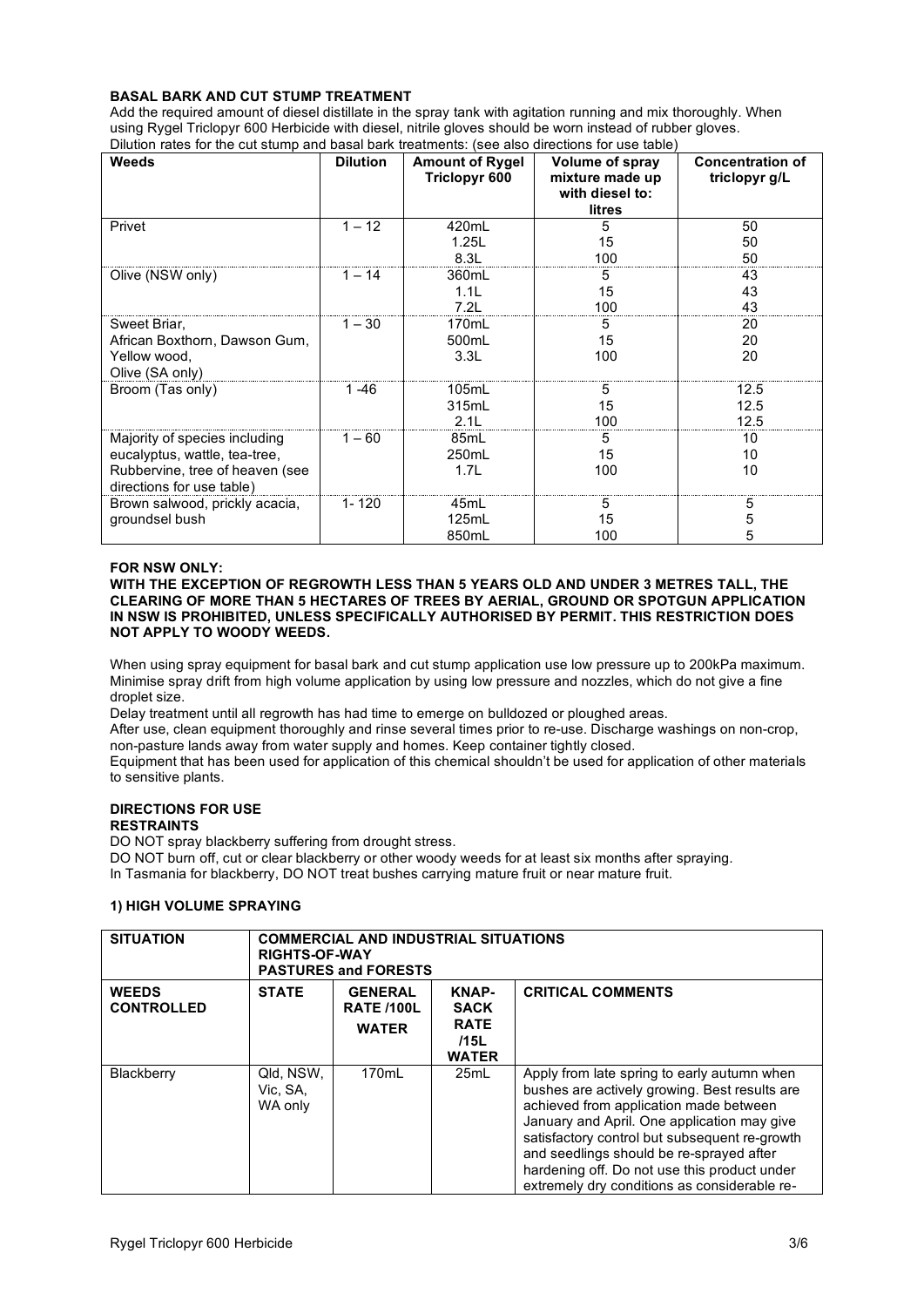| <b>SITUATION</b>                                                                            | <b>COMMERCIAL AND INDUSTRIAL SITUATIONS</b><br><b>RIGHTS-OF-WAY</b><br><b>PASTURES and FORESTS</b> |                                                     |                                                                    |                                                                                                                                                                                                                                                                                                                 |
|---------------------------------------------------------------------------------------------|----------------------------------------------------------------------------------------------------|-----------------------------------------------------|--------------------------------------------------------------------|-----------------------------------------------------------------------------------------------------------------------------------------------------------------------------------------------------------------------------------------------------------------------------------------------------------------|
| <b>WEEDS</b><br><b>CONTROLLED</b>                                                           | <b>STATE</b>                                                                                       | <b>GENERAL</b><br><b>RATE /100L</b><br><b>WATER</b> | <b>KNAP-</b><br><b>SACK</b><br><b>RATE</b><br>/15L<br><b>WATER</b> | <b>CRITICAL COMMENTS</b>                                                                                                                                                                                                                                                                                        |
|                                                                                             |                                                                                                    |                                                     |                                                                    | growth may occur. Thorough coverage is<br>essential; however, avoid excess spraying<br>which is wasteful of chemical. Where<br>herbicides other than Rygel Triclopyr 600 or<br>Grazon DS have been used, allow two<br>seasons re-growth to occur before re-spraying<br>with Rygel Triclopyr 600 or Grazon DS.   |
|                                                                                             | Tas only                                                                                           | 170mL                                               | $15$ or<br>25mL                                                    | Apply from petal fall to leaf fall except hen<br>bushes are carrying mature fruit. Application<br>from mid-fruit stage to leaf fall may give<br>improved control. Use the higher rate on large<br>bushes when complete wetting is difficult.                                                                    |
| Seeding Camphor<br>laurel (up to 3m tall)<br>English Broom                                  | <b>All States</b>                                                                                  | 170mL                                               | 25mL                                                               | Thoroughly spray foliage when growth is<br>active.                                                                                                                                                                                                                                                              |
| Green cestrum<br><b>Brooms</b>                                                              | Qld, NSW,<br>Vic only                                                                              |                                                     |                                                                    |                                                                                                                                                                                                                                                                                                                 |
| Eucalyptus<br>(seedlings and<br>regrowth from small<br>lignotubers)<br>Banksia<br>Angophora | All states                                                                                         | 400 or<br>560mL                                     | $60$ or<br>90mL                                                    | Ensure plant has good coverage on foliage.<br>Thoroughly spray foliage when growth is<br>active. Apply the high rate in Vic, Tas,<br>Southern NSW and where difficult to kill<br>species are present.<br>NSW only: Apply to actively growing re-growth,<br>which is less than 5 years old and under 3m<br>tall. |
| Wattles (including<br>Silver and Black<br>Wattle)<br>Groundsel Bush                         |                                                                                                    | 160 or<br>320mL                                     | $25$ or<br>50 <sub>mL</sub>                                        | Thoroughly spray foliage when growth is<br>active. Use the lower rate on young seedlings<br>and the high rate on plans more than 2m tall.<br>NSW only: For wattles apply to actively<br>growing re-growth which is less than 5 years<br>old and under 3m tall.                                                  |
| <b>Brigalow</b>                                                                             | QId, NSW<br>only                                                                                   | 170mL                                               | 25mL                                                               | Overall high volume spray in 1000L of<br>water/ha. Se also Air Blast Spraying.                                                                                                                                                                                                                                  |
| Gorse                                                                                       | All states                                                                                         | 170 or<br>340mL                                     | 25 or<br>50mL                                                      | Apply from spring to mid-summer. Use the<br>high rate on old hard plants. Add a non-ionic<br>wetting agent at a rate of 125mL/100L. Do not<br>burn bushes for at least 6 months following<br>treatment. Re-treatment of growth may be<br>necessary.                                                             |
| Common Prickly<br>Pear<br>Smooth Tree Pear                                                  | All states                                                                                         | 3L                                                  | 450 mL                                                             | Apply as a thorough foliar spray.                                                                                                                                                                                                                                                                               |
| <b>Common Prickly</b><br>Pear<br><b>Tiger Pear</b><br>Smooth Tree Pear                      | All states                                                                                         | 1L per 75L<br>diesel                                | 450mL                                                              | Mix this re with diesel only and apply as a<br>thorough foliar spray.                                                                                                                                                                                                                                           |
| St Johns Wort                                                                               | NSW, Vic,<br>Tas only                                                                              | 170mL                                               | 25mL                                                               | Apply as a thorough foliar spray.                                                                                                                                                                                                                                                                               |
| Fennel<br>African Boxthorn<br>Horehound Broom                                               | Tas only                                                                                           | 170mL                                               | 25mL                                                               | Apply as a thorough foliar spray.                                                                                                                                                                                                                                                                               |
| Saffron Thistle (up to<br>bud stage)<br>Capeweed                                            |                                                                                                    | 80mL                                                | 12mL                                                               | Apply as a thorough foliar spray.                                                                                                                                                                                                                                                                               |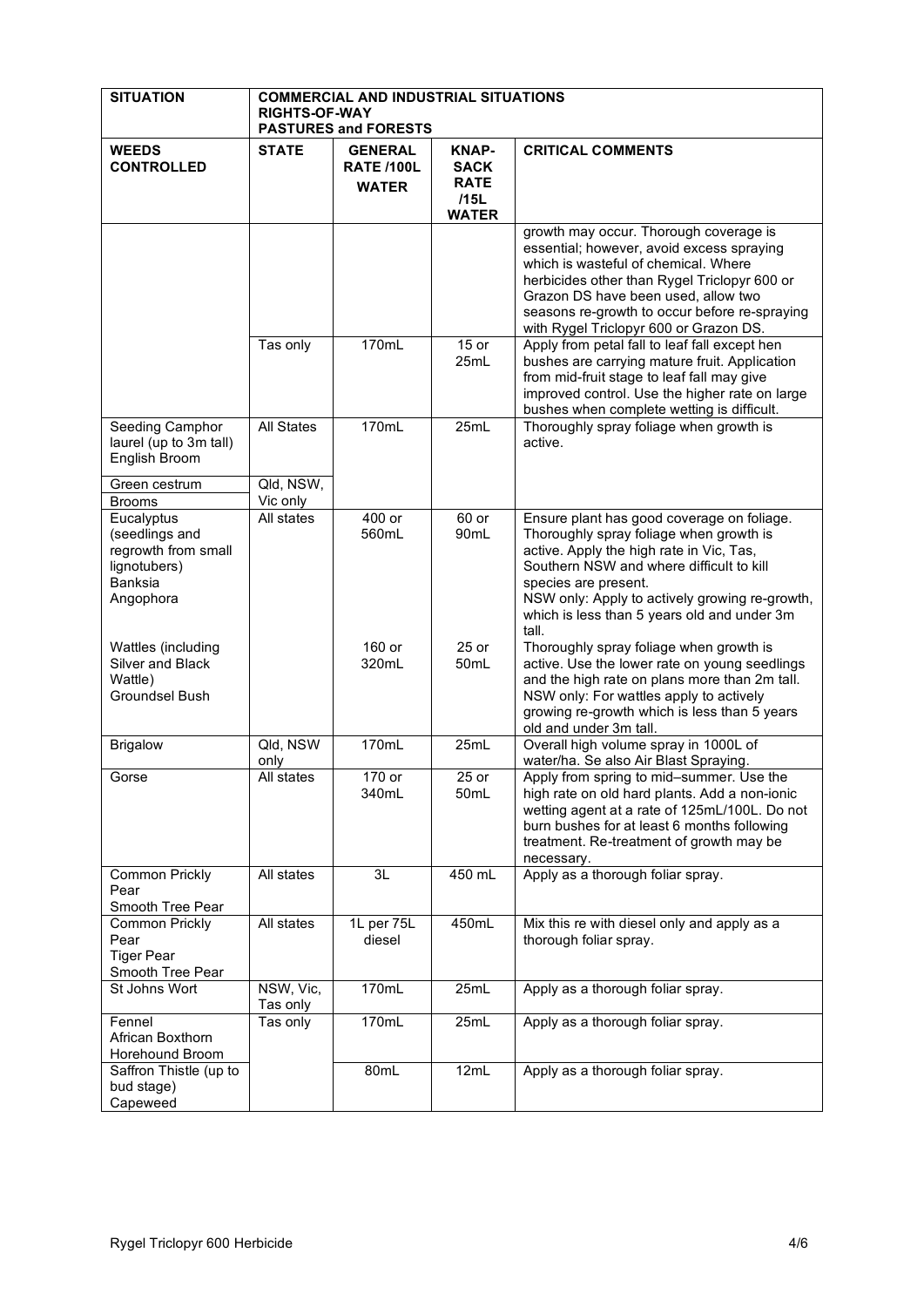# **2) AIR BLAST SPRAYNG (MISTBLOWER) DO NOT spray within 1km of susceptible crops.**

| <b>SITUATION</b>                  | <b>COMMERCIAL AND INDUSTRIAL SITUATIONS IN NON-URBAN AREAS</b><br><b>RIGHTS-OF-WAY</b><br><b>PASTURES and FORESTS</b> |                        |                                                                                                                    |  |
|-----------------------------------|-----------------------------------------------------------------------------------------------------------------------|------------------------|--------------------------------------------------------------------------------------------------------------------|--|
| <b>WEEDS</b><br><b>CONTROLLED</b> | <b>STATE</b>                                                                                                          | <b>RATE</b>            | <b>CRITICAL COMMENTS</b>                                                                                           |  |
| Eucalyptus<br>Blackberry          | All states                                                                                                            | 320mL /10L<br>of water | Apply during active growth to give full coverage of<br>foliage and stems.                                          |  |
| <b>Brigalow</b>                   | Qld. NSW only                                                                                                         |                        | NSW only: For Eucalyptus apply only to actively<br>growing regrowth which is less than 5 years old and<br>3m tall. |  |

# **3) AERIAL APPLICATION (HELICOPTER – NSW, Vic, Tas, SA, WA) (HELICOPTER OR FIXED WING – Qld only)**

| <b>SITUATION</b>                  | <b>COMMERCIAL AND INDUSTRIAL SITUATIONS IN NON-URBAN AREAS</b><br><b>RIGHTS-OF-WAY</b><br><b>PASTURES and FORESTS</b> |                                       |                                                                                                                                                                                                                                             |
|-----------------------------------|-----------------------------------------------------------------------------------------------------------------------|---------------------------------------|---------------------------------------------------------------------------------------------------------------------------------------------------------------------------------------------------------------------------------------------|
| <b>WEEDS</b><br><b>CONTROLLED</b> | <b>STATE</b>                                                                                                          | <b>RATE</b>                           | <b>CRITICAL COMMENTS</b>                                                                                                                                                                                                                    |
| Blackberry                        | All states                                                                                                            | 4.8L in 100<br>to 200L of<br>water/ha | Spray with properly calibrated helicopter using the<br>half overlap opposite pass technique. Nozzle<br>combination should not be less than DW45. Spraying<br>in wind in excess of 10km/hr and temperature above<br>25°C is not recommended. |

# **4) CONTROLLED DROPLET APPLICATION**

| <b>SITUATION</b>                  | <b>COMMERCIAL AND INDUSTRIAL SITUATIONS</b><br><b>RIGHTS-OF-WAY</b><br><b>PASTURES and FORESTS</b> |                        |                                                                                                                                                                                                                                                                                                                                                            |
|-----------------------------------|----------------------------------------------------------------------------------------------------|------------------------|------------------------------------------------------------------------------------------------------------------------------------------------------------------------------------------------------------------------------------------------------------------------------------------------------------------------------------------------------------|
| <b>WEEDS</b><br><b>CONTROLLED</b> | <b>STATE</b>                                                                                       | <b>RATE</b>            | <b>CRITICAL COMMENTS</b>                                                                                                                                                                                                                                                                                                                                   |
| Blackberry                        | All states                                                                                         | 170mL / 1L<br>of water | Results similar to high volume spraying can be<br>obtained using Micron Herbi (1) or similar equipment.<br>Select a nozzle and give a flow rate of 2mL/sec and<br>pass speed approximately 1m/sec and ensure a<br>droplet density of 20/cm2. A marking agent should be<br>used to check spray coverage. Consult directions<br>provided with CDA equipment. |

# **5) LOW VOLUME HIGH CONCENTRATE APPLICATION TECHNIQUES Gas gun & Sprinkler Sprayer**

| <b>SITUATION</b>                  | <b>COMMERCIAL AND INDUSTRIAL SITUATIONS</b><br><b>RIGHTS-OF-WAY</b><br><b>PASTURES and FORESTS</b> |                      |                                                                                                                                                                                                                                                      |
|-----------------------------------|----------------------------------------------------------------------------------------------------|----------------------|------------------------------------------------------------------------------------------------------------------------------------------------------------------------------------------------------------------------------------------------------|
| <b>WEEDS</b><br><b>CONTROLLED</b> | <b>STATE</b>                                                                                       | <b>RATE</b>          | <b>CRITICAL COMMENTS</b>                                                                                                                                                                                                                             |
| Blackberry                        | All states                                                                                         | 1L / 35L of<br>water | Good control will be achieved similar to high volume<br>application where bush size enables good coverage<br>of entire bush.<br>Use of a marking agent is recommended to check<br>spray coverage.<br>NSW only: For Eucalyptus apply only to actively |
| Eucalyptus seedlings              |                                                                                                    | 1L / 25L of<br>water | growing regrowth which is less than 5 years old and<br>3m tall.                                                                                                                                                                                      |